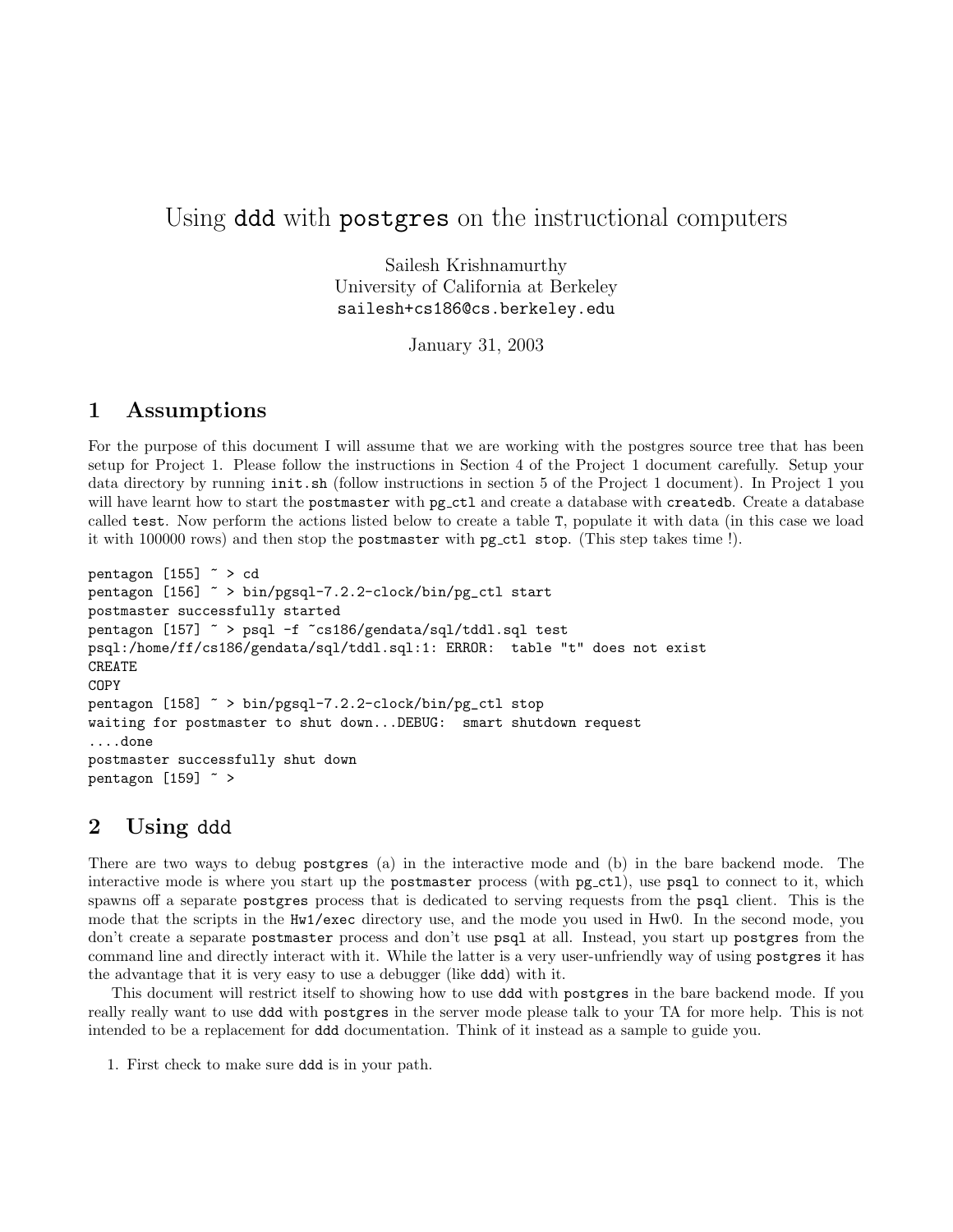pentagon [49] ~/Hw1/exec > which ddd /usr/sww/bin/ddd pentagon [50] ~/Hw1/exec >

If you can't find ddd contact the course staff or your colleagues for help.

2. Startup ddd with the newly compiled and installed version of postgres.

```
pentagon [72] ~/bin/pgsql-7.2.2-clock > ddd bin/postgres &
[1] 16408
pentagon [73] ~/bin/pgsql-7.2.2-clock > Creating "/home/cc/cs186<snipped>
Creating "/home/cc/cs186/sp03/class/cs186-ib/.ddd/"...done.
Creating "/home/cc/cs186/sp03/class/cs186-ib/.ddd/sessions/"...
Creating "/home/cc/cs186/sp03/class/cs186-ib/.ddd/sessions/"...done.
Creating "/home/cc/cs186/sp03/class/cs186-ib/.ddd/themes/"...
Creating "/home/cc/cs186/sp03/class/cs186-ib/.ddd/themes/"...done.
```

```
pentagon [73] ~/bin/pgsql-7.2.2-clock >
```
The ddd "splash screen" would have come up (albeit a little slowly) and a few dialog boxes will open up. Read them and click anything you find interesting if you want to explore. Otherwise click on "close" until the main ddd window comes up. This should look something like Figure 1.

```
File Edit View Program Commands Status Source Data
                                                                                                                                                                              V SO ph OD GO ? But MA <sup>6</sup> <del>9</del> 8
0: main
Run Interrupt Step Stepi Next Nexti Until Finish Cont Kill Up Down Undo Redo Edit Make
               * might save a getenv() result pointer.
              "/<br>save_ps_display_args(argc, argv);
             /* Initialize NLS settings so we can give localized error messages */<br>#ifdef ENABLE_MLS<br>#ifdef LC_MESSAGES<br>#...... setlocale(LC_MESSAGES, **);
 #endif
              bindtextdomain("postgres", LOCALEDIR);<br>textdomain("postgres");
 Hendif
              /*<br>* Skip permission checks if we're just trying to do —help or<br>* —version; otherwise root will get unhelpful failure messages from<br>*/<br>*/
              "<br>| if (!(argc > 1<br>| a& (strcmp(argv[1], "—help") — 0 ||<br>| strcmp(argv[1], "—version") —<br>| strcmp(argv[1], "—version") —<br>| strcmp(argv[1], "—v") — 0)))
                                                                                                  0 + 1/* $\displaystyle\substack{~~* \\ \ast$} Make sure we are not running as root.
                             * Make sure we are not running as root.<br>* BeOS currently runs everything as root :-(, so this check must be<br>* BeOS currently disabled there...<br>*/
 #ifndef RFOS
                            if (geteuid() = 0)
                                         fprintf(stderr, gettext(
                                                                                                                           "\"root\" execution of the PostgreSQL server is not permitted.\n\n"<br>"The server must be started under an unprivileged user id to prevent\n'<br>"a possible system security compromise.  See the documentation for\n"<br>"server.\n\n
                                             a"<br>more information on how to properly start the se"<br>:((
                                         exit(1):
  #endif /* __BEOS__ */
                           \muCNU DDD 3.3.1 (i386-pc-solaris2.8), by Dorothea Lütkehaus and Andreas Zelle:<br>Copyright © 1995–1999 Technische Universität Braunschweig, Germany.<br>Copyright © 1999–2001 Universität Passau, Germany.<br>(gdb)
.<br>∆ Tool buttons are located in command toolbar
```
Figure 1: Initial ddd screen

I prefer having the toolbar embedded in the source window. So I click on Edit->Preferences and modify the dialog box as in Figure 2. There are other settings that you might want to change as well. Remember to use Edit->Save Options to save your settings !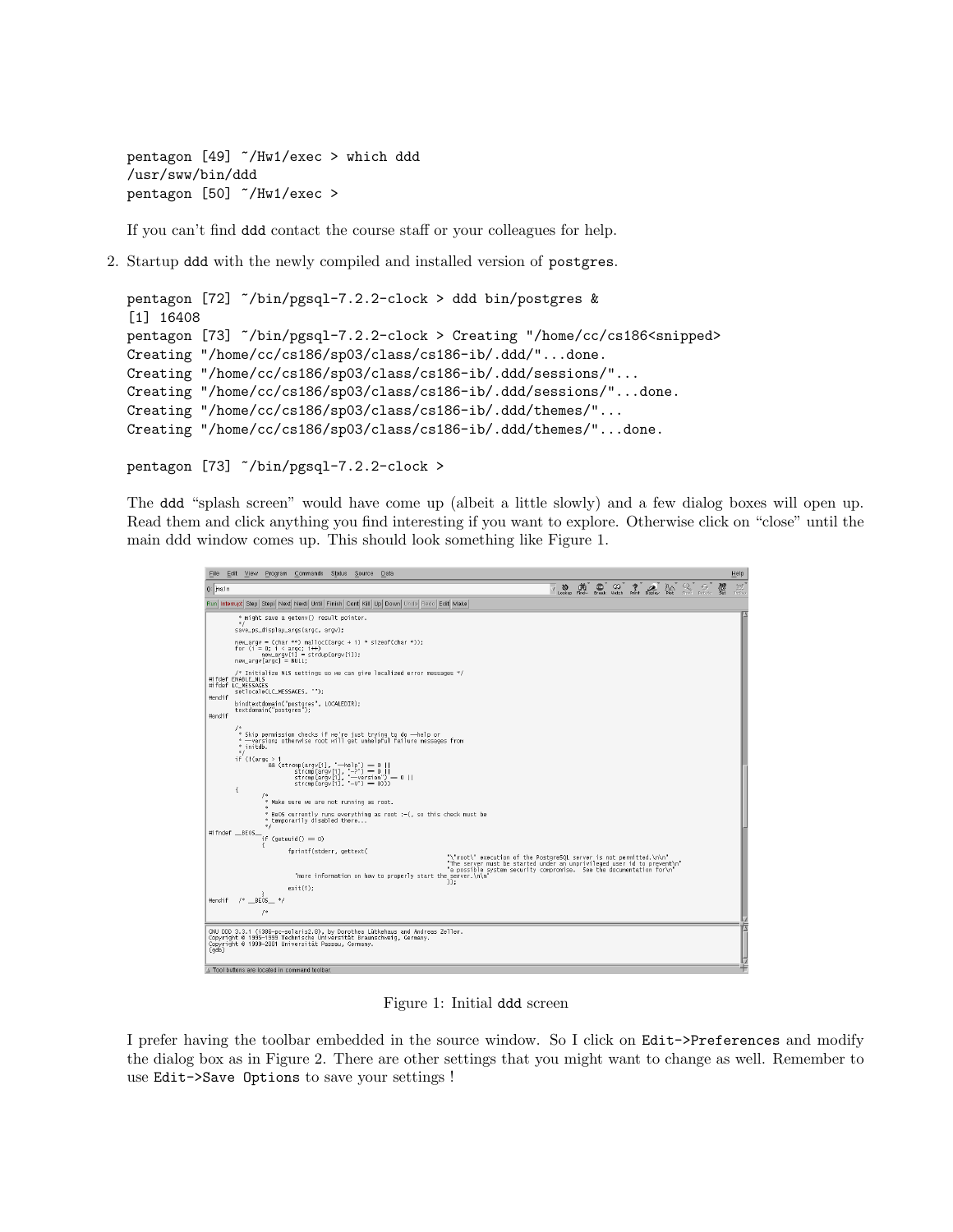| General<br>Source                |                    | Data.                            | Startup          | Fonts                    | Helpers |
|----------------------------------|--------------------|----------------------------------|------------------|--------------------------|---------|
| Show Position and Breakpoints    |                    | ← as Glyphs < as Text Characters |                  |                          |         |
| <b>Tool Buttons Location</b>     |                    | Command Tool < Source Window     |                  |                          |         |
| Refer to Program Sources         |                    | by Path Name + by Base Name      |                  |                          |         |
| Find                             |                    | ■ Words Only ■ Case Sensitive    |                  |                          |         |
| Cache                            |                    | ■ Source Files ■ Machine Code    |                  |                          |         |
| Display Source Line Numbers<br>ш |                    |                                  |                  |                          |         |
| 8                                | n                  |                                  | $\boldsymbol{A}$ |                          |         |
| <b>Tah Width</b>                 | Source Indentation |                                  |                  | Machine Code Indentation |         |
| OK.                              |                    | Reset                            |                  |                          | Help    |

Figure 2: ddd preferences dialog box

3. Now you are all set to start examining functions. We will start by looking at the function GetFreeBuffer. Clear what's in the topmost pane (it probably has main in it) and type GetFreeBuffer instead. Then click on the Lookup button immediately to the right of this pane. This should look something like Figure 3.



Figure 3: ddd after looking up GetFreeBuffer

- 4. At last we are all set to actually run postgres ! You can do this either by hitting F2 or by using the menu option Program->Run. This will first result in a dialog box where you should type test. This will look like Figure 4. Click on Run and your ddd screen will now look something like Figure 5. Note the backend prompt in the third pane. This is the postgres prompt in the bare backend mode. This is different from the prompt you are familiar with when using psql.
- 5. Next we place a breakpoint in the function GetFreeBuffer by clicking (middle pane) on the first line of code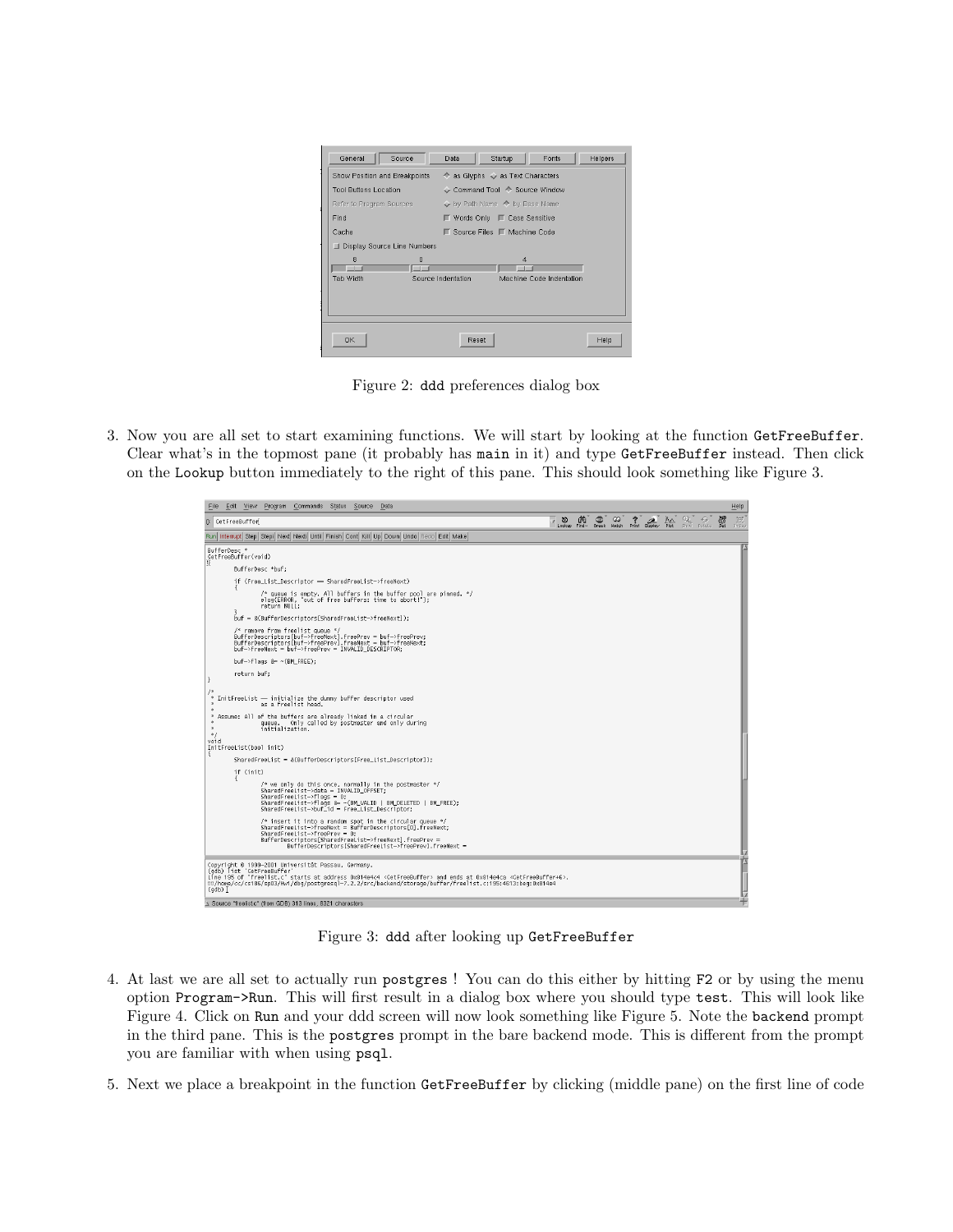

Figure 4: ddd dialog box for postgres arguments



Figure 5: ddd running postgres in backend mode

in the function after the variable declarations. You can either right click and choose the set breakpoint or click on the line and then click on the Break button (a little to the right of the Lookup button). Your ddd should now look something like Figure 6. You might have to hit enter to see the backend prompt again.

- 6. Now click to the right of the backend prompt and enter select count( $*)$  from T;. This will cause the backend to run your query and stop at the breakpoint. In the middle pane you will see a green arrow pointing at the "stop" sign (the breakpoint). Your ddd screen will look something like Figure 7.
- 7. At this point you are ready to rumble. You might want to try one or more of:
	- Look at the current state of your stack (Use Status->Backtrace) something like Figure 8)
	- Display the local variables (Use Data->Display Local Variables or Alt-L) and display the arguments (Use Data->Display Arguments or Alt-U). The result should be something like Figure 9 after you step through a few instructions.
	- Display any expression you see fit. Just use your mouse to highlight any expression on the code. You will see the expression show up in the top pane. Either click on the Display button (to the right of the Break button) or right click on the highlighted expression and choose the appropriate option.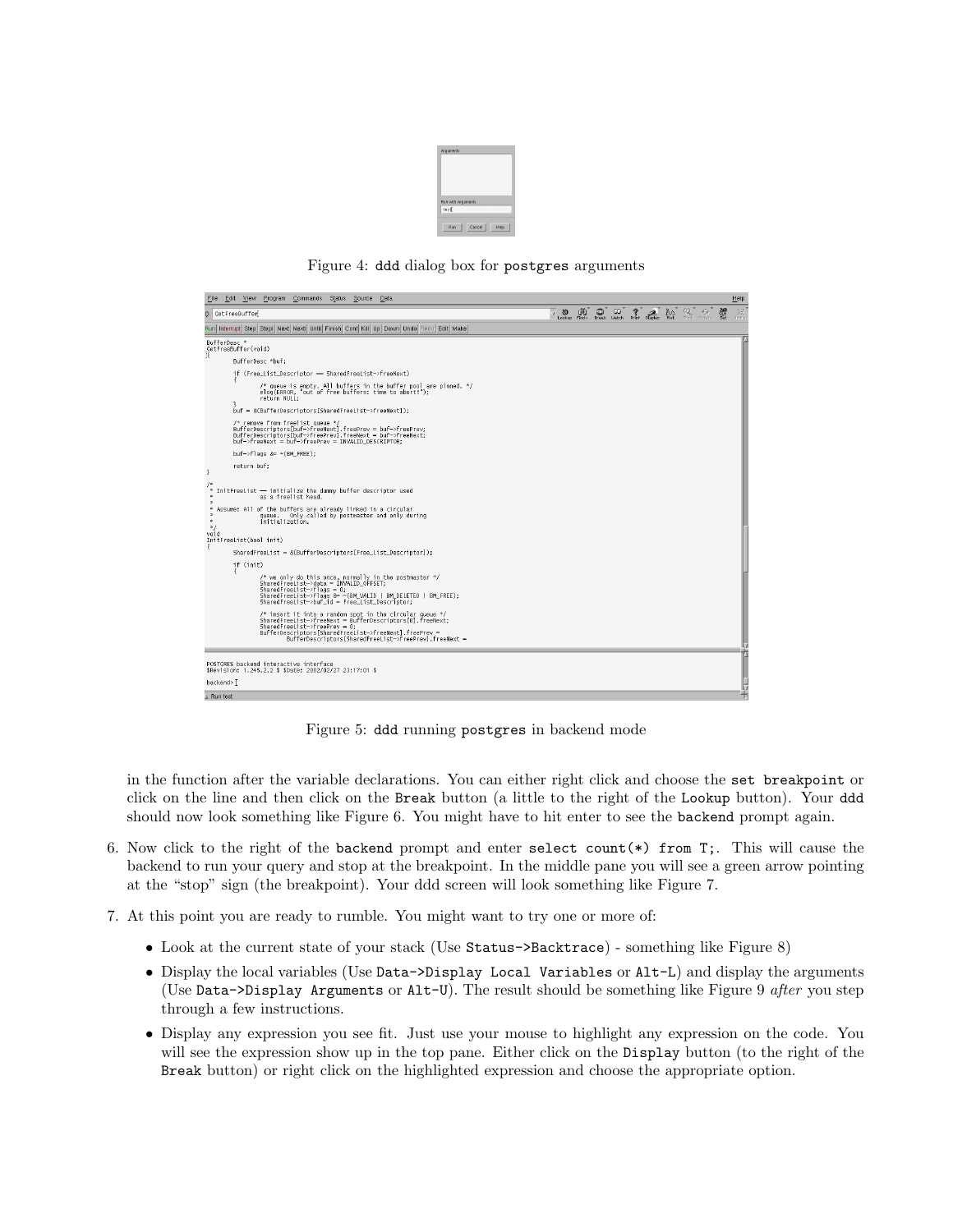

Figure 6: ddd after placing a breakpoint in GetFreeBuffer

That's it! You're all set to go ahead. Play with ddd - a debugger is useful for more than just finding errors. It's also extremely useful in stepping through code that you might not be changing just to give you context. The displays in ddd are extremely useful for understanding data structures. Any time you see a pointer you can typically double click on it and see the structure it points too. If it's a void pointer and you know the actual type, you can type cast it by right-clicking on the pointer in the data pane and choosing New Display->Other.

Good luck and let us know if you have problems.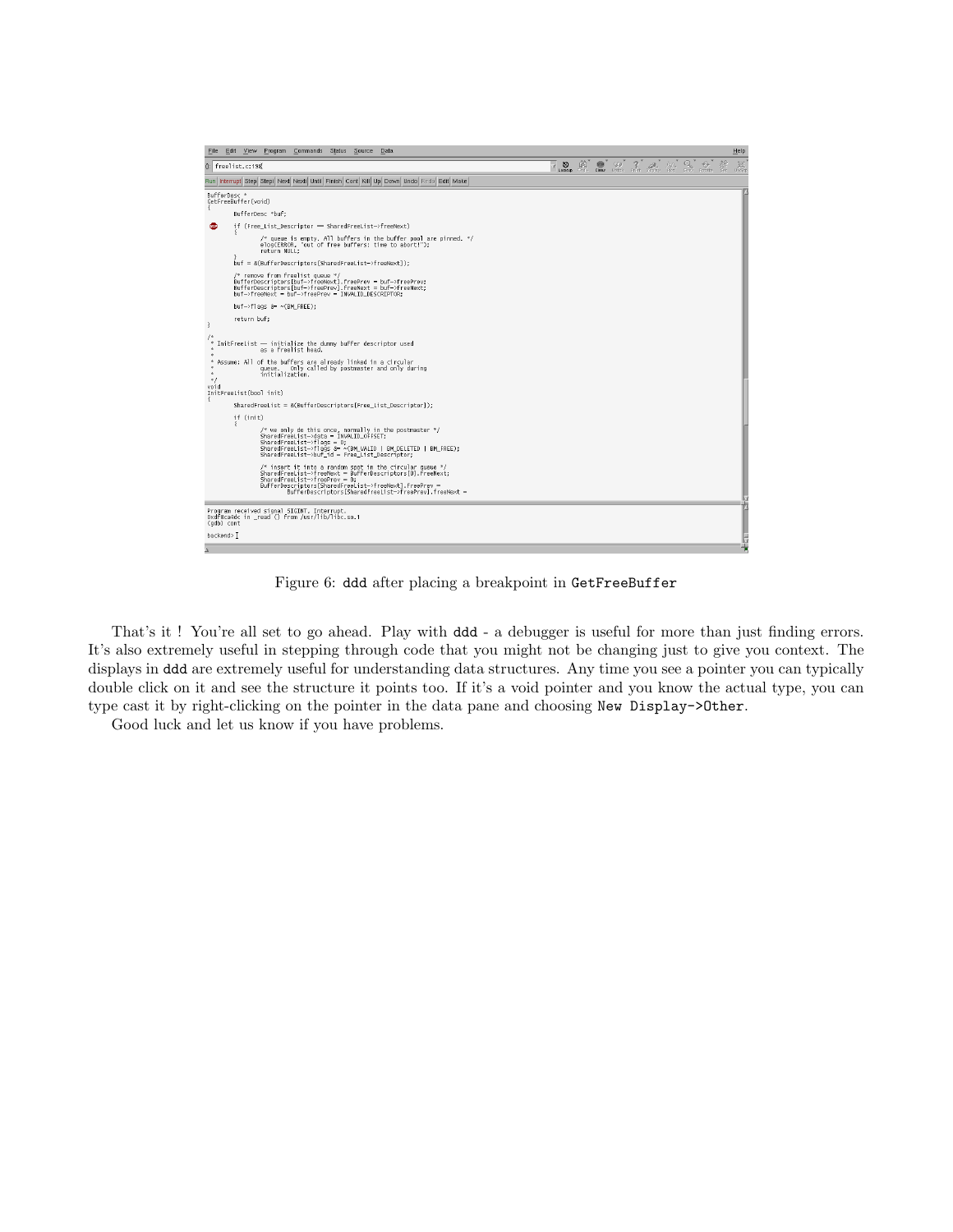

Figure 7: ddd after breaking in GetFreeBuffer



Figure 8: Examine the function call stack in ddd